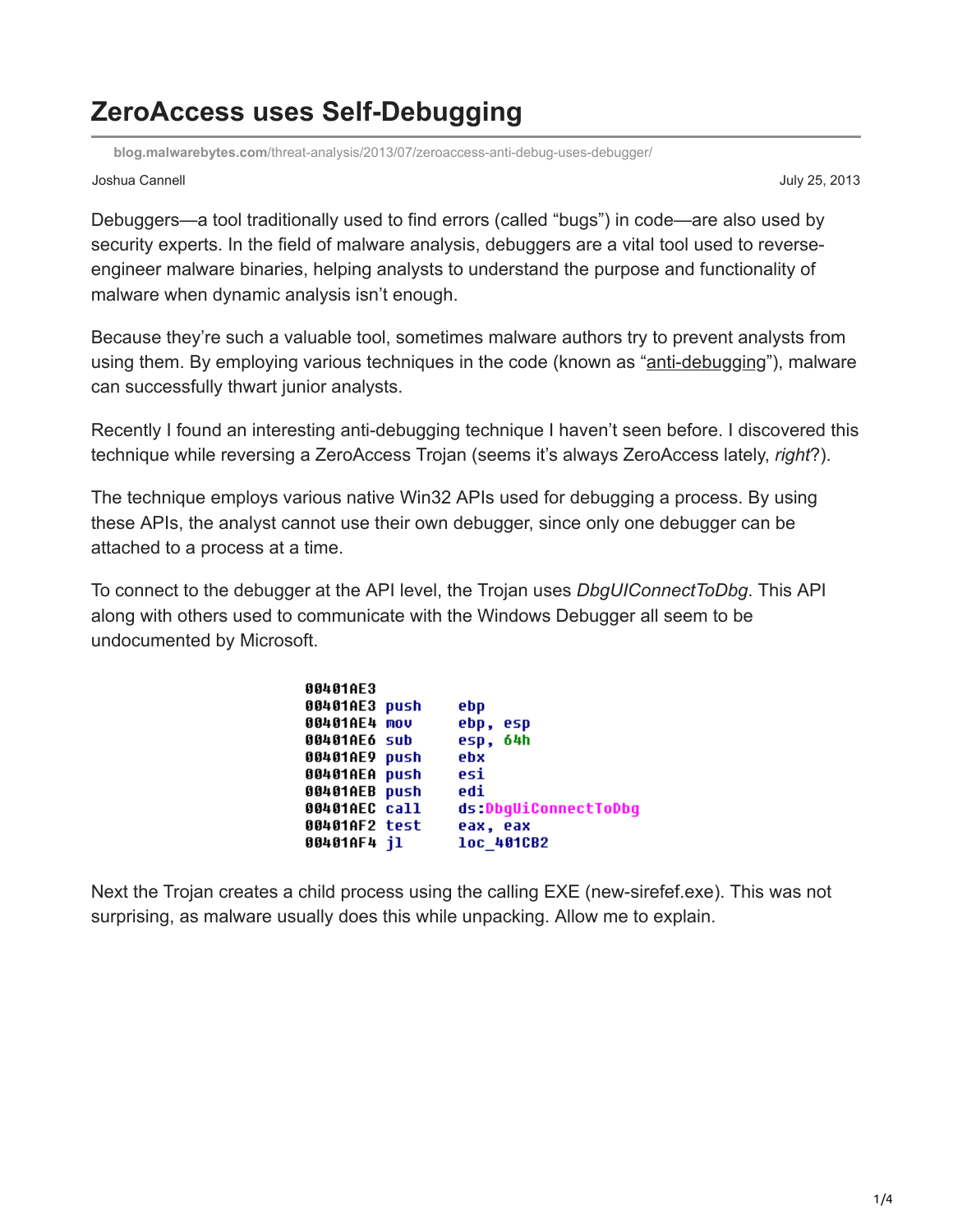| 00401AA5 push | eax                    | ; 1pProcessInformation                      |
|---------------|------------------------|---------------------------------------------|
| 00401AA6 lea  | eax, [ebp+StartupInfo] |                                             |
| 00401AA9 push | eax                    | ; lpStartupInfo                             |
| 00401AAA xor  | eax, eax               |                                             |
| 00401AAC push | eax                    | ; 1pCurrentDirectory                        |
| 00401AAD push | eax                    | ; 1pEnvironment                             |
| 00401AAE push | 2000001h               | ; dwCreationFlags                           |
| 00401AB3 push | eax                    | ; bInheritHandles                           |
| 00401AB4 push | eax                    | ; 1pThreadAttributes                        |
| 00401AB5 push | eax                    | ; 1pProcessAttributes                       |
| 00401AB6 push |                        | [ebp+lpCommandLine] ; lpCommandLine         |
| 00401AB9 push |                        | [ebp+lpApplicationName] ; lpApplicationName |
| 00401ABC call | ds:CreateProcessW      |                                             |

Typically, a parent process creates a suspended child process using the calling EXE. Afterward, the parent will de-obfuscate some code and then place it in the child. Whenever this is complete, the parent makes a call to execute the child (usually with *ResumeThread*), which is now completely different from the calling EXE. And thus, while you have two processes that appear identical, they are completely different when viewed internally.

| $\Box$ explorer.exe        | 16.360 K | 23.800 K | 1892 Windows Explorer                                    | Microsoft Corporation |
|----------------------------|----------|----------|----------------------------------------------------------|-----------------------|
| km vmtoolsd exe            | 8.292 K  | 12952K   | 1244 VMware Tools Core Service                           | <b>VMware</b> Inc.    |
| □ <i>Q</i> new-sirefef.exe | 1.260 K  | 1.904 KL | — 3488 Диспетчер синхронизации — Корпорация Майкрософт . |                       |
| new-sirefef.exe            | 1.396 K  | 3.016 K  | - 964 Диспетчер синхронизации - Корпорация Майкрософт-   |                       |
|                            |          |          |                                                          |                       |

This sample doesn't quite work this way. Under the creation flags parameter for the *CreateProcess* function, the CREATE\_SUSPENDED flag was not being used, but instead the DEBUG PROCESS flag. There was also another used, called

CREATE\_PRESERVE\_CODE\_AUTHZ\_LEVEL (Note: for a list of process creation flags, click [here\)](https://www.google.com/search?q=CREATE_PRESERVE_CODE_AUTHZ_LEVEL&oq=CREATE_PRESERVE_CODE_AUTHZ_LEVEL&aqs=chrome.0.69i57j69i61j69i62l3.847j0&sourceid=chrome&ie=UTF-8).

| ModuleFileMame = "C:\\Documents and Settings\\Administrator\\Desktop\\new-sirefef.exe"  |
|-----------------------------------------------------------------------------------------|
| CommandLine = "\"C:\\Documents and Settings\\Administrator\\Desktop\\new-sirefef.exe\"" |
| pProcessSecurity = NULL                                                                 |
| pThreadSecurity = NULL                                                                  |
| InheritHandles = <b>FALSE</b>                                                           |
| CreationFlags = <b>DEBUG PROCESS 2000000</b>                                            |
| pEnvironment = NULL                                                                     |
| CurrentDir = NULL                                                                       |
| $pStartupInfo = 0012FEDC$                                                               |
| $n\text{ProcessInfo} = 0012\text{FF20}$                                                 |

Now both the parent and child process are being debugged, which means we can't attach an additional debugger to either. This complicates matters as the debugger is the primary tool we use to step through code.

However, we can still observe what's happening statically using our IDA dump. The parent process appears to handle debug event codes and performs an action for each event (for a list of all codes, see [here](http://msdn.microsoft.com/en-us/library/windows/desktop/ms679308(v=vs.85).aspx)). After an event has been processed the Trojan continues debugging and receives another event using *DbgUiContinue*.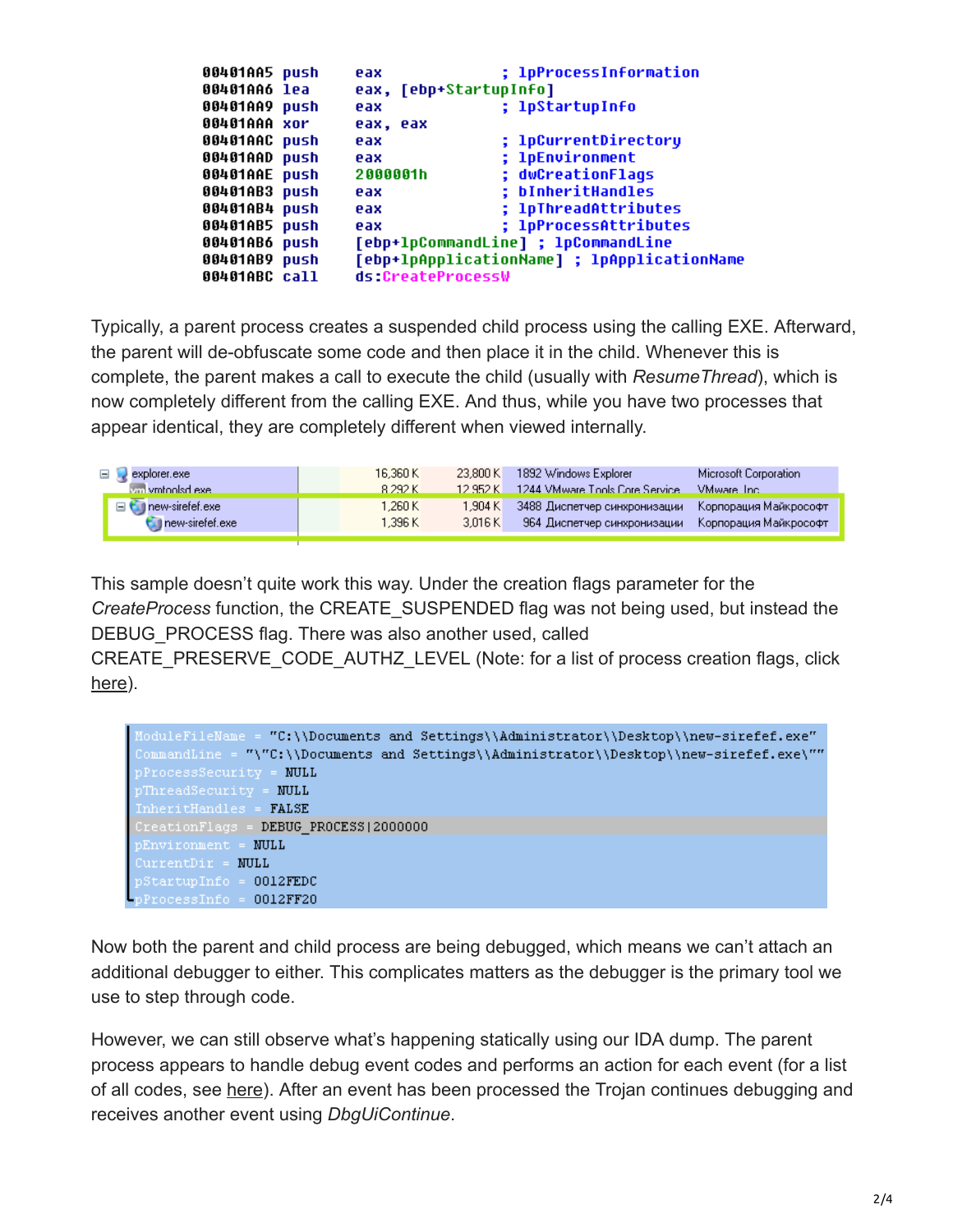

When an EXCEPTION\_DEBUG\_EVENT code is received, the Trojan enters a function that decrypts a PE DLL file to the heap. The new PE is then placed into the memory space of the child process.

| Address      | Hex dump |  |  |  |  |  |  |  | ASCII                                                                           |  |
|--------------|----------|--|--|--|--|--|--|--|---------------------------------------------------------------------------------|--|
| 00163D88     |          |  |  |  |  |  |  |  | 4D 5A 90 00 03 00 00 00 00 04 00 00 00 FF FF 00 00 MZD.DD $\ddot{v}$ .          |  |
| 00163D98     |          |  |  |  |  |  |  |  |                                                                                 |  |
| 00163DA8     |          |  |  |  |  |  |  |  |                                                                                 |  |
| 00163DB8     |          |  |  |  |  |  |  |  |                                                                                 |  |
| 00163DC8     |          |  |  |  |  |  |  |  | OE 1F BA OE 00 B4 09 CD 21 B8 01 4C CD 21 54 68 OO0°O.1.1! OLI!Th               |  |
| 00163DD8     |          |  |  |  |  |  |  |  | 69 73 20 70 72 6F 67 72 61 6D 20 63 61 6E 6E 6F is program canno                |  |
| 00163DE8     |          |  |  |  |  |  |  |  | 74 20 62 65 20 72 75 6E 20 69 6E 20 44 4F 53 20 t be run in D0S                 |  |
| 00163DF8     |          |  |  |  |  |  |  |  | 6D 6F 64 65 2E OD OD 0A 24 00 00 00 00 00 00 00 $\text{mod}e \dots$ ,           |  |
| 00163E08     |          |  |  |  |  |  |  |  | 7A EA 5C 89 3E 8B 32 DA 3E 8B 32 DA 3E 8B 32 DA zê\‱<2Ú><2Ú><2Ú                 |  |
| 00163E18     |          |  |  |  |  |  |  |  | 81 84 52 DA 3D 8B 32 DA 3E 8B 33 DA 48 8B 32 DA D.RÚ=<2Ú><3ÚH<2Ú                |  |
| 00163E28     |          |  |  |  |  |  |  |  | FD 84 6F DA 33 8B 32 DA 19 4D 4F DA 3C 8B 32 DA $ \psi_{\infty}$ oÚ3<2ÚIMOÚ<<2Ú |  |
| $\leq$   III |          |  |  |  |  |  |  |  |                                                                                 |  |

The new PE file is actually the final unpacked version of the rootkit. We can dump the memory from here and load it into IDA to perform some static analysis. Looks like we have some websites in plain-text the Trojan is going to contact, possibly to locate the infected user (geoip\_country\_code).

| $\left  \mathbf{\hat{s}} \right $ .rdat 00000007 $\left  \mathbf{\hat{c}} \right $ | fo.exe                                                                                                                              |
|------------------------------------------------------------------------------------|-------------------------------------------------------------------------------------------------------------------------------------|
|                                                                                    | _is'__rdat…_0000009C___C___GET /count.php?page=%u&style=LED_q&nbdigits=9 HTTP/1.1\r\nHost: www.e-zeeinternet.com\r\… <mark>_</mark> |
|                                                                                    | rdat 00000047 C GET /app/geoip.js HTTP/1.0\r\nHost: j.maxmind.com\r\nConnection: close\r\n\r\n                                      |
| $\Gamma$ s'l .rdat 00000014 $\subset$                                              | geoip country code                                                                                                                  |
| $\left  \mathbf{\hat{s}} \right $ .rdat 0000000E $\left  \right $ C                | i.maxmind.com                                                                                                                       |
| <sup>s</sup> s'<br>rdat 00000010 (C)。                                              | ShellExecuteExW                                                                                                                     |

This is just another example of how malware authors attempt to prevent reverse-engineering of their code with anti-debugging. In this example, however, the ZeroAccess Trojan does not allow the analyst to use their own debugger by connecting to the Windows Debugger itself. All in all I think it's a very interesting technique, and we're sure to see more of it in the future.

\_\_\_\_\_\_\_\_\_\_\_\_\_\_\_\_\_\_\_\_\_\_\_\_\_\_\_\_\_\_\_\_\_\_\_\_\_\_\_\_\_\_\_\_\_\_\_\_\_\_\_\_\_\_\_\_\_\_\_\_\_\_\_\_\_\_\_\_\_\_\_\_\_\_\_\_\_\_\_